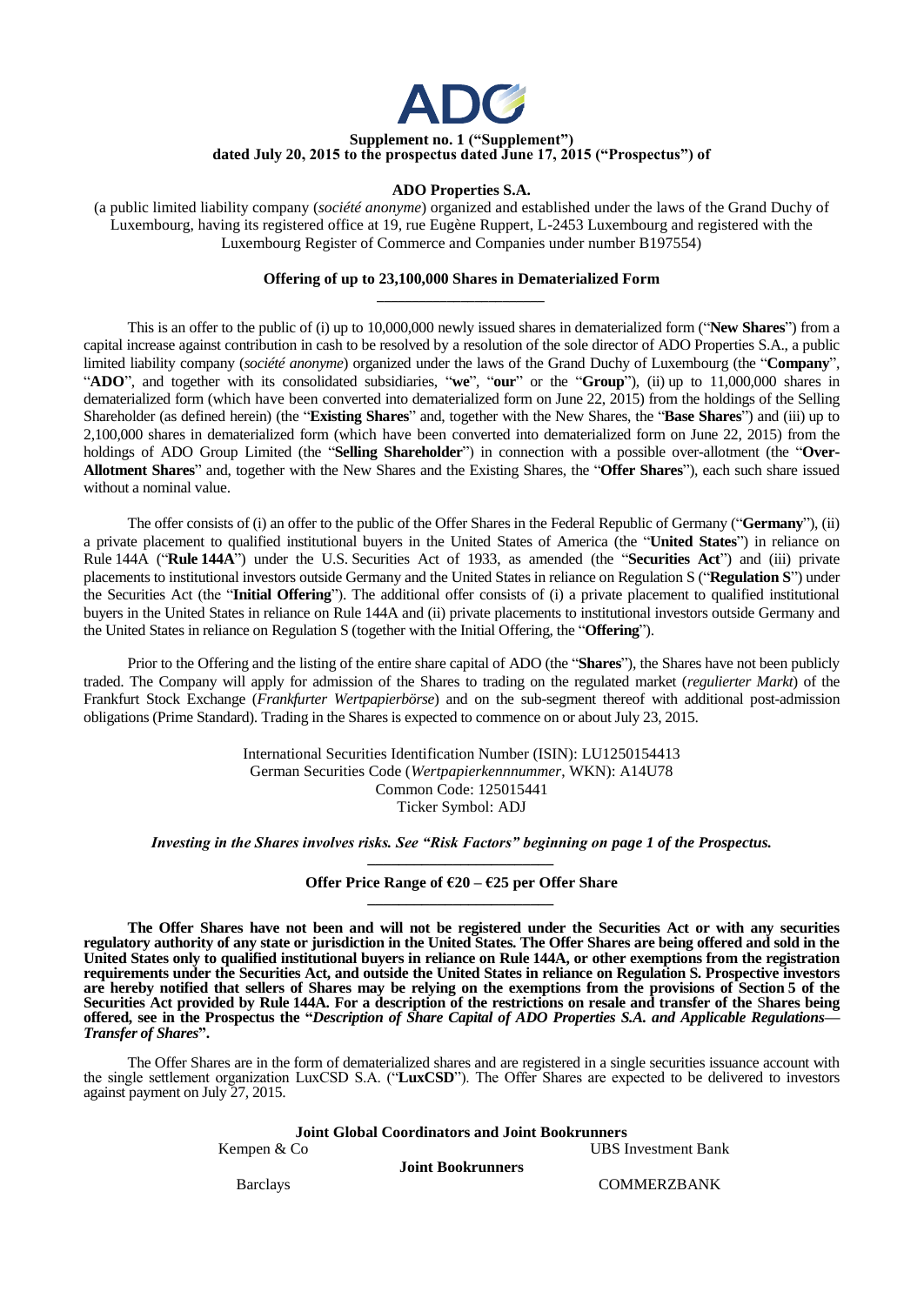This supplement (the "**Supplement**") constitutes a supplement pursuant to Article 16.1 of the Directive 2003/71/EC of the European Parliament and of the Council of November 4, 2003 on the prospectus to be published when securities are offered to the public or admitted to trading and amending Directive 2001/34/EC (the "**Prospectus Directive**") and Article 13 of the Luxembourg law on prospectuses for securities of July 10, 2005 implementing the Prospectus Directive in Luxembourg (the "**Luxembourg Prospectus Law**") and is supplemental to, and should be read in conjunction with, the Prospectus dated June 17, 2015. Terms defined in the Prospectus have the same meaning when used in the Supplement.

This Supplement has been filed with and approved by the Commission de Surveillance du Secteur Financier ("**CSSF**") on July 20, 2015 and has been notified to the German Federal Financial Supervisory Authority (*Bundesanstalt für Finanzdienstleistungsaufsicht*) ("**BaFin**") in accordance with Article 19 of the Luxembourg Prospectus Law. This Supplement has been published on July 20, 2015 by making it available in electronic form on the website of the Company (http://www.ado.properties) and on the website of the Luxembourg Stock Exchange (www.bourse.lu).

To the extent there is any inconsistency between the statements in this Supplement and any statements in the Prospectus, the statements in the Supplement shall prevail.

The Company assumes responsibility for information contained in this Supplement. Having taken all reasonable care to ensure such is the case, the Company confirms that the information contained in this Supplement is, to the best of its knowledge and belief, in accordance with the facts and does not omit anything likely to affect the import of such information.

Save as disclosed in this Supplement, there has been no other significant new factor, material mistake or inaccuracy since the publication of the Prospectus.

The Company has determined to include an additional offer period for private placements to institutional investors only. As a result and due to the subsequent and related change in the timetable, the Prospectus is supplemented and amended as follows.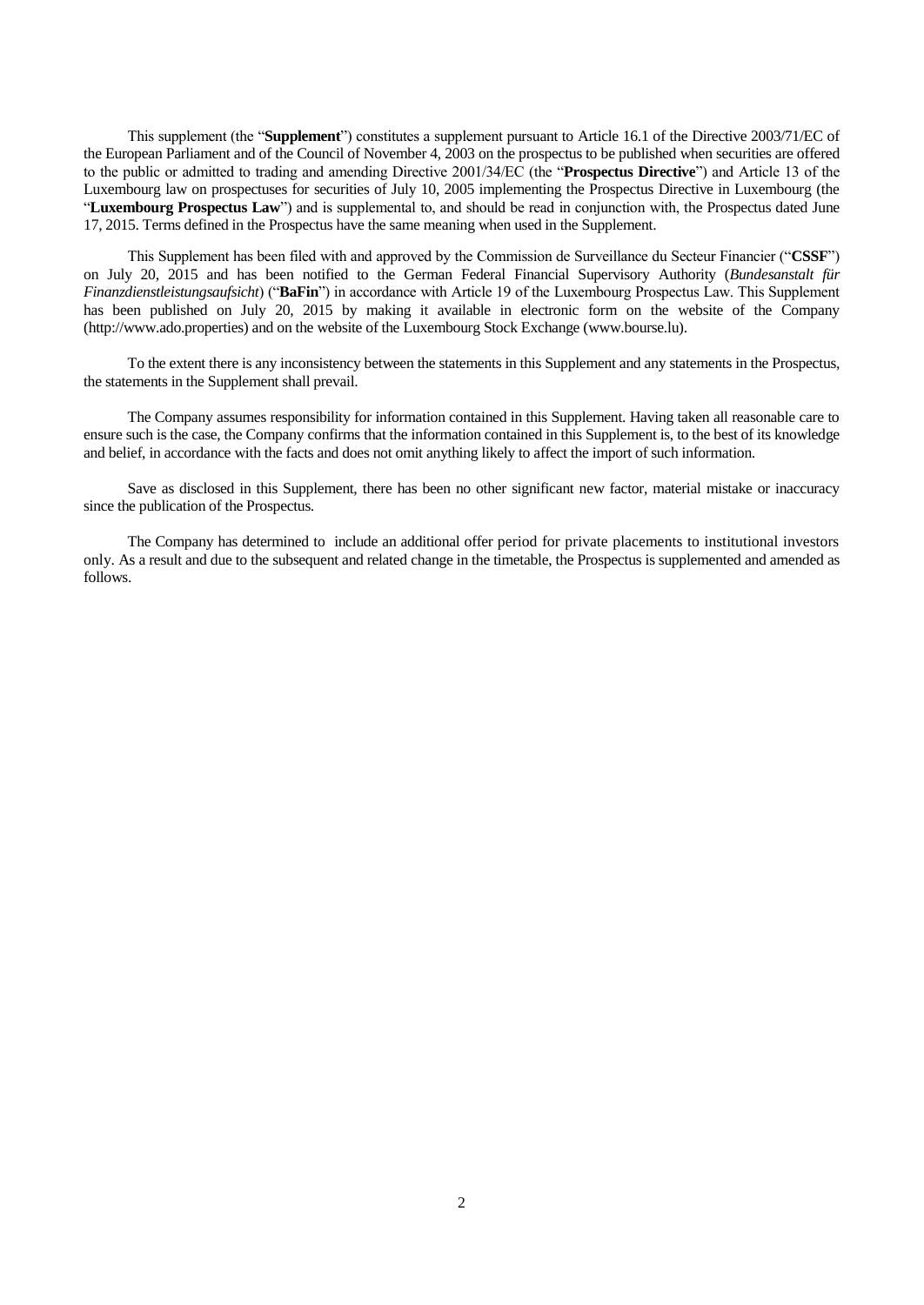# **CONTENTS**

| AMENDMENTS TO THE SECTION ENTITLED "SUMMARY OF THE PROSPECTUS" COMMENCING ON PAGE  |  |
|------------------------------------------------------------------------------------|--|
|                                                                                    |  |
| AMENDMENTS TO THE SECTION ENTITLED "GERMAN TRANSLATION OF THE SUMMARY OF THE       |  |
| PROSPECTUS ZUSAMMENFASSUNG DES PROSPEKTS" COMMENCING ON PAGE S-20 OF THE           |  |
|                                                                                    |  |
| AMENDMENTS TO THE SECTION ENTITLED "THE OFFERING" COMMENCING ON PAGE 30 OF THE     |  |
|                                                                                    |  |
| AMENDMENTS TO THE SECTION ENTITLED "BUSINESS" COMMENCING ON PAGE 79 OF THE         |  |
|                                                                                    |  |
| AMENDMENTS TO THE SECTION ENTITLED "GENERAL INFORMATION ON THE COMPANY AND THE     |  |
|                                                                                    |  |
| AMENDMENTS TO THE SECTION ENTITLED "DESCRIPTION OF SHARE CAPITAL OF ADO PROPERTIES |  |
|                                                                                    |  |
| AMENDMENTS TO THE SECTION ENTITLED "DESCRIPTION OF THE GOVERNING BODIES OF ADO     |  |
|                                                                                    |  |
| AMENDMENTS TO THE SECTION ENTITLED "UNDERWRITING" COMMENCING ON PAGE 130 OF THE    |  |
|                                                                                    |  |
| AMENDMENTS TO THE SECTION ENTITLED "RECENT DEVELOPMENTS AND OUTLOOK" ON PAGE O-1   |  |
|                                                                                    |  |
|                                                                                    |  |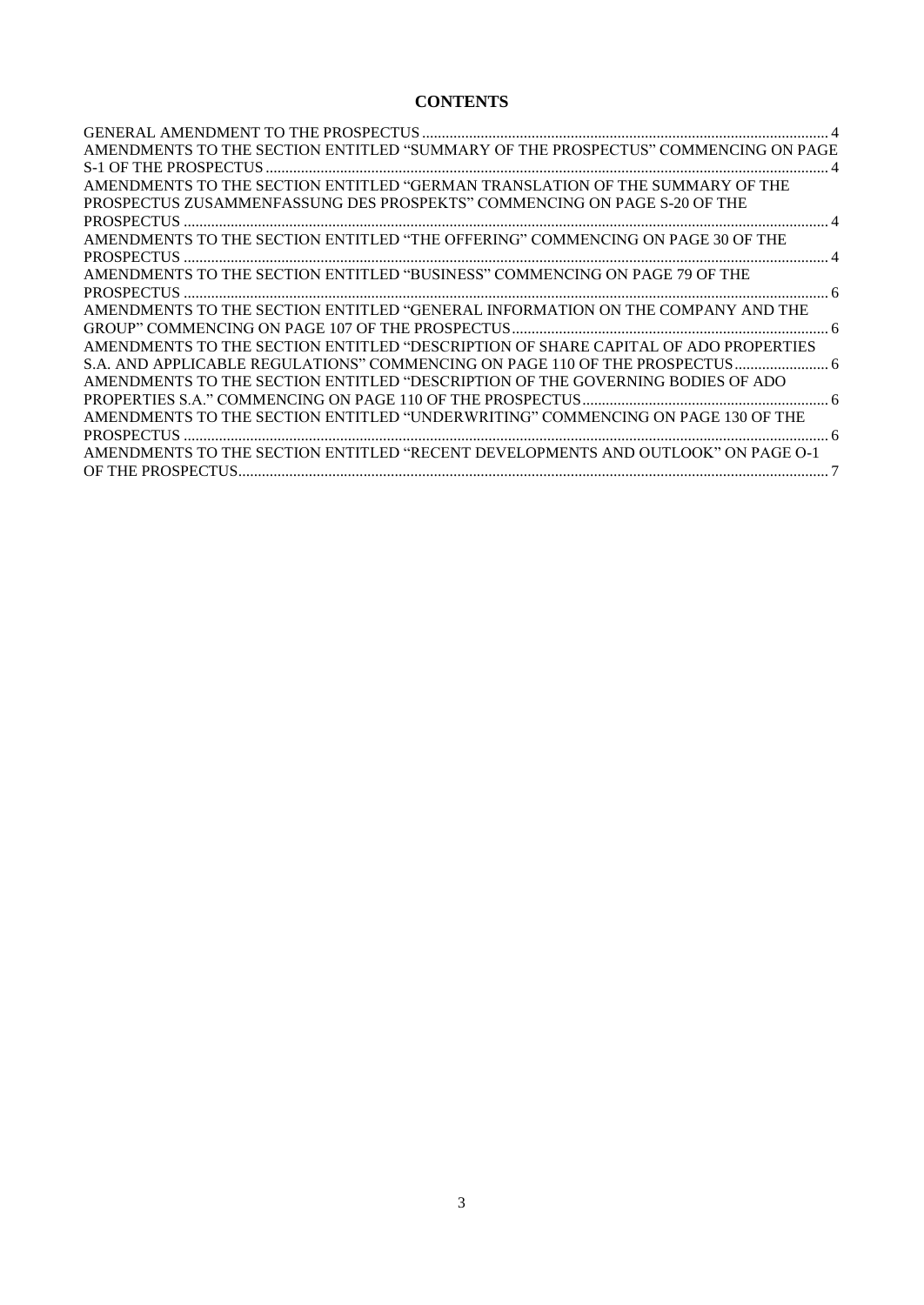#### <span id="page-3-0"></span>**GENERAL AMENDMENT TO THE PROSPECTUS**

1. Throughout the Prospectus, each reference stating that the Existing Shares are currently in registered form but will be converted into dematerialized form on or before June 26, 2015 is amended to reflect that such shares were converted into dematerialized form on June 22, 2015. Accordingly, in the "*German Translation of the Summary of the Prospectus Zusammenfassung des Prospekts*", each reference to "(bei denen es sich derzeit um Namensaktien handelt, die aber am oder vor dem 26. Juni 2015 in unverbriefte Form umgewandelt werden)" is replaced with "(die am 22. Juni 2015 in unverbriefte Form umgewandelt worden sind)".

#### <span id="page-3-1"></span>**AMENDMENTS TO THE SECTION ENTITLED "SUMMARY OF THE PROSPECTUS" COMMENCING ON PAGE S-1 OF THE PROSPECTUS**

- 2. Subsection "*C.6 — Application for admission to trading on a regulated market and identity of regulated markets where the securities are to be traded*" on page S-9: "June 18, 2015" is replaced with "July 20, 2015", "June 29, 2015" is replaced with "July 22, 2015" and "June 30, 2015" is replaced with "July 23, 2015".
- 3. Subsection "*E.3 — Price Range and Offer Price*" on page S-16: "June 29, 2015" is replaced with "July 22, 2015" in each instance.
- 4. Subsection "*E.3 — Amendments to the Term of the Offer*" on page S-16: ", as amended on July 20, 2015" is added after "June 17, 2015".
- 5. Subsection "*E.3 — Delivery and Payment*" on page S-16: "July 2, 2015" is replaced with "July 27, 2015".
- 6. Subsection "*E.5 — Lock-up agreement: the parties involved; and indication of the period of the lock-up*" on page S-17, first paragraph: "June 30, 2015" is replaced with "July 23, 2015".
- 7. Subsection "*E.5 — Lock-up agreement: the parties involved; and indication of the period of the lock-up*" on page S-18, first full paragraph: "commencing on or around" is replaced with "which commenced no later than".

#### <span id="page-3-2"></span>**AMENDMENTS TO THE SECTION ENTITLED "GERMAN TRANSLATION OF THE SUMMARY OF THE PROSPECTUS ZUSAMMENFASSUNG DES PROSPEKTS" COMMENCING ON PAGE S-20 OF THE PROSPECTUS**

- 8. Subsection "*C.6 — Antrag auf Zulassung der Wertpapiere zum Handel an einem geregelten Markt und Nennung der geregelten Märkte, an denen die Wertpapiere gehandelt werden sollen*" on page S-28: "18. Juni 2015" is replaced with "20. Juli 2015", "29. Juni 2015" is replaced with "22. Juli 2015" and "30. Juni 2015" is replaced with "23. Juli 2015".
- 9. Subsection "*E.3 — Preisspanne und Platzierungspreis*" on page S-36: "29. Juni 2015" is replaced with "22. Juli 2015" in each instance.
- 10. Subsection "*E.3 — Änderungen der Angebotskonditionen*" on page S-37: "in der geändertern Fassung vom 20. Juli 2015" is added after "17. Juni 2015".
- 11. Subsection "*E.3 — Lieferung und Zahlung*" on page S-37: "3. Juli 2015" is replaced with "27. Juli 2015".
- 12. Subsection "*E.5 — Lock-up-Vereinbarungen: Beteiligte Parteien und Lock-up-Frist.*" on page S-38, first paragraph: "30. Juni 2015" is replaced with "23. Juli 2015".
- 13. Subsection "*E.5 — Lock-up-Vereinbarungen: Beteiligte Parteien und Lock-up-Frist.*" on page S-39, first full paragraph: "am oder um den 17. Juni 2015" is replaced with "nicht später als am den 17. Juni 2015 begann".

# <span id="page-3-3"></span>**AMENDMENTS TO THE SECTION ENTITLED "THE OFFERING" COMMENCING ON PAGE 30 OF THE PROSPECTUS**

14. Subsection "*Subject Matter of the Offering*" on page 30, second paragraph: "Offering" is replaced with "Initial Offering".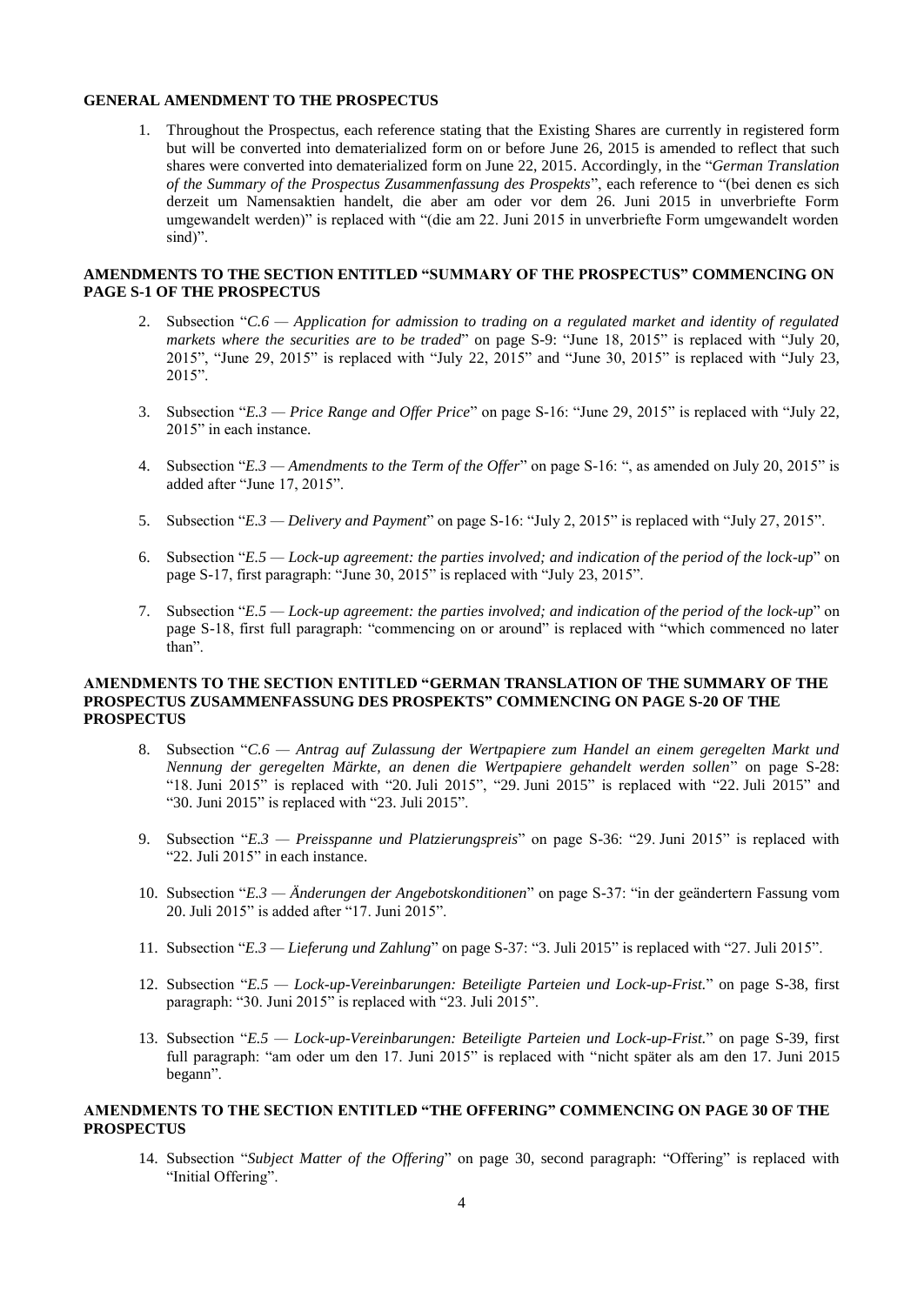- 15. Subsection "*Subject Matter of the Offering*" on page 30, second paragraph: " (the "**Offering**") is replaced with ". The additional offer consists of (i) a private placement to qualified institutional buyers in the United States in reliance on Rule 144A under the Securities Act and (ii) private placements to institutional investors outside Germany and the United States in reliance on Regulation S under the Securities Act (together with the Initial Offering, the "**Offering**")."
- 16. Subsection "*Subject Matter of the Offering*" on page 30: the third paragraph is replaced in its entirety with the following:

"The capital increase to create the New Shares is expected to be approved and effected by a resolution of the sole director of the Company, on July 22, 2015. Assuming that the capital increase is approved and effected by the sole director in the maximum amount, the share capital of the Company will amount up to 35,000,000 shares and the Offer Shares will total up to 23,100,000 shares. Thus, a maximum of 66.0% of the Shares (after effectuation of the issuance of all New Shares) will be offered (a maximum of 60.0% without the Over-Allotment Shares)."

17. Subsection "*Price Range, Offer Period, Offer Price and Allotment*" on page 30: after the second paragraph, the following is to be added in its entirety:

"On June 29, 2015, due to the ongoing uncertainty around the Greek economic situation and development, the Company postponed the IPO without determination of the offer price or allotment. The additional offer period, during which institutional investors may submit purchase orders for the Offer Shares, will begin on July 20, 2015 and is expected to end on July 22, 2015 at 16:00 CEST (Central European Summer Time). Institutional investors may submit purchase orders at the branch offices of the Underwriters during the additional offer period. Purchase orders must be of at least 25 Offer Shares and be denominated in full euro amounts or euro cent figures of 25, 50, or 75 cents. There is no maximum subscription. Multiple purchase orders are permitted. For more information, see "*Underwriting—General*"."

- 18. Subsection "*Price Range, Offer Period, Offer Price and Allotment*" on page 31: "June 29, 2015" is replaced with "July 22, 2015" in each instance.
- 19. Subsection "*Expected Timetable for the Offering*" on page 32: the table is replaced in its entirety with the following:

# "**Expected Timetable for the Offering**

The following is the expected timetable of the Offering, which may be extended or shortened:

| Approval of this Prospectus by the CSSF.                                              |  |  |  |  |  |  |  |
|---------------------------------------------------------------------------------------|--|--|--|--|--|--|--|
| Notification of the approved Prospectus to the German Federal Financial               |  |  |  |  |  |  |  |
| Supervisory Authority (Bundesanstalt für Finanzdienstleistungsaufsicht, the           |  |  |  |  |  |  |  |
| "BaFin") and publication of the approved Prospectus on the Company's website.         |  |  |  |  |  |  |  |
| Commencement of the offer period.                                                     |  |  |  |  |  |  |  |
|                                                                                       |  |  |  |  |  |  |  |
| CEST (Central European Summer Time) and for institutional investors at 16:00          |  |  |  |  |  |  |  |
| CEST (Central European Summer Time).                                                  |  |  |  |  |  |  |  |
| Approval of this Supplement by the CSSF.                                              |  |  |  |  |  |  |  |
| Notification of the approved Supplement to BaFin and publication of the approved      |  |  |  |  |  |  |  |
| Supplement on the Company's website.                                                  |  |  |  |  |  |  |  |
| Application for listing filed with the Frankfurt Stock Exchange (Frankfurter          |  |  |  |  |  |  |  |
| Wertpapierbörse).                                                                     |  |  |  |  |  |  |  |
| Commencement of the additional offer period for private placements to                 |  |  |  |  |  |  |  |
| institutional investors.                                                              |  |  |  |  |  |  |  |
| Close of the additional offer period for institutional investors at 16:00 CEST        |  |  |  |  |  |  |  |
| (Central European Summer Time).                                                       |  |  |  |  |  |  |  |
|                                                                                       |  |  |  |  |  |  |  |
| Wertpapierbörse).                                                                     |  |  |  |  |  |  |  |
| Determination of the offer price and allotment; publication of the offer price in the |  |  |  |  |  |  |  |
| form of an ad hoc announcement on an electronic information system, on the            |  |  |  |  |  |  |  |
| Company's website and filed with the CSSF.                                            |  |  |  |  |  |  |  |
| Determination of the number of New Shares/Issuance of New Shares.                     |  |  |  |  |  |  |  |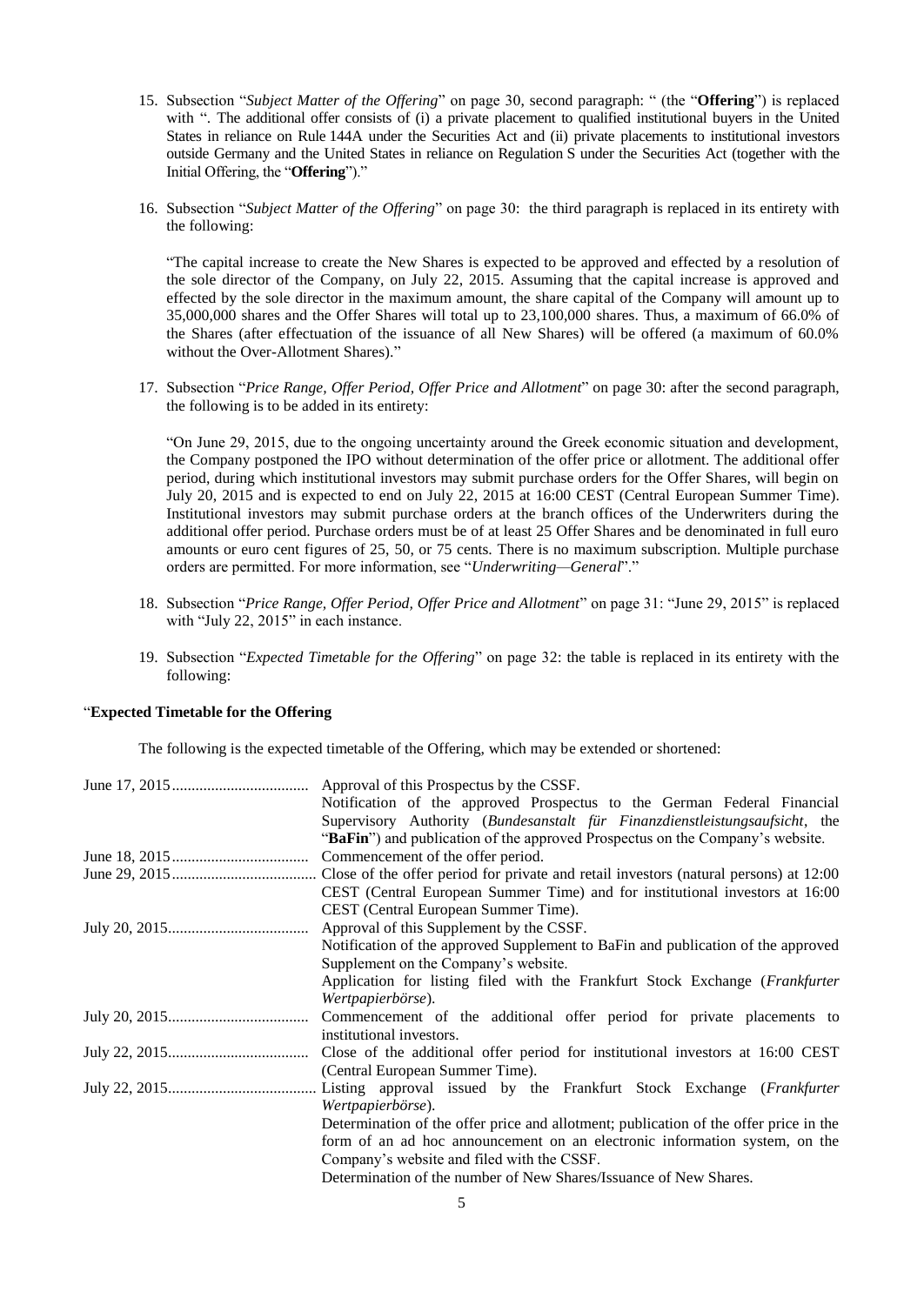| $\left( \text{closing} \right)$ . |  |  |  |  |  |  |  |  |  |  |  |
|-----------------------------------|--|--|--|--|--|--|--|--|--|--|--|

- 20. Subsection "*Delivery and Settlement*" on page 32: "July 2, 2015" is replaced with "July 27, 2015".
- 21. Subsection "*Lock-up Agreement, Limitations on Disposal*" on page 33: "June 30, 2015" is replaced with "July 23, 2015".
- 22. Subsection "*Lock-up Agreement, Limitations on Disposal*" on page 34: "commencing on or around" is replaced with "which commenced no later than".
- 23. Subsection "*Admission to the Frankfurt Stock Exchange and Commencement of Trading*" on page 34: "June 18, 2015" is replaced with "July 20, 2015", "June 29, 2015" is replaced with "July 22, 2015" and "June 30, 2015" is replaced with "July 23, 2015".

## <span id="page-5-0"></span>**AMENDMENTS TO THE SECTION ENTITLED "BUSINESS" COMMENCING ON PAGE 79 OF THE PROSPECTUS**

24. Subsection "*Corporate Information*–*Information Technology*" on page 89: the last sentence is replaced in its entirety with the following:

"We have extended the use of this new software to manage all the other portfolios."

#### <span id="page-5-1"></span>**AMENDMENTS TO THE SECTION ENTITLED "GENERAL INFORMATION ON THE COMPANY AND THE GROUP" COMMENCING ON PAGE 107 OF THE PROSPECTUS**

25. Subsection "*History and Development of the Company – Important Events*" on page 107, second paragraph: "was begun" is replaced with "occurred".

# <span id="page-5-2"></span>**AMENDMENTS TO THE SECTION ENTITLED "DESCRIPTION OF SHARE CAPITAL OF ADO PROPERTIES S.A. AND APPLICABLE REGULATIONS" COMMENCING ON PAGE 110 OF THE PROSPECTUS**

- 26. Subsection "*Development of the Share Capital Since the Company's Foundation*" on page 110: "This conversion is expected to take effect and be documented in front of a Luxembourg notary, with the subsequent change to the Articles of Association on or before June 26, 2015." is replaced with "This conversion took effect and was documented in front of a Luxembourg notary, with the subsequent change to the Articles of Association on June 22, 2015."
- 27. Subsection "*Compensation and Shareholdings of the Senior Management of the Company's Subsidiaries*" on page 122: "until June 30, 2015" is deleted.

# <span id="page-5-3"></span>**AMENDMENTS TO THE SECTION ENTITLED "DESCRIPTION OF THE GOVERNING BODIES OF ADO PROPERTIES S.A." COMMENCING ON PAGE 110 OF THE PROSPECTUS**

28. Subsection "*Current Share Capital; Shares*" on page 110, second paragraph and third paragraph: "will be" is replaced with "are" and "shall be" is replaced with "are".

#### <span id="page-5-4"></span>**AMENDMENTS TO THE SECTION ENTITLED "UNDERWRITING" COMMENCING ON PAGE 130 OF THE PROSPECTUS**

- 29. Subsection "*General*" on page 130, first paragraph: "and amended on July 20, 2015" is added after "June 17, 2015".
- 30. Subsection "*General*" on page 130, third paragraph: ", and the additional offer period for private placements to institutional investors" is added before the period of the second sentence.
- 31. Subsection "*General*" on page 130, fourth paragraph: "June 29, 2015" is replaced with "July 22, 2015".
- 32. Subsection "*Underwriting Agreement*" on page 131, first paragraph: "as amended on July 20, 2015" is added after "June 17, 2015".